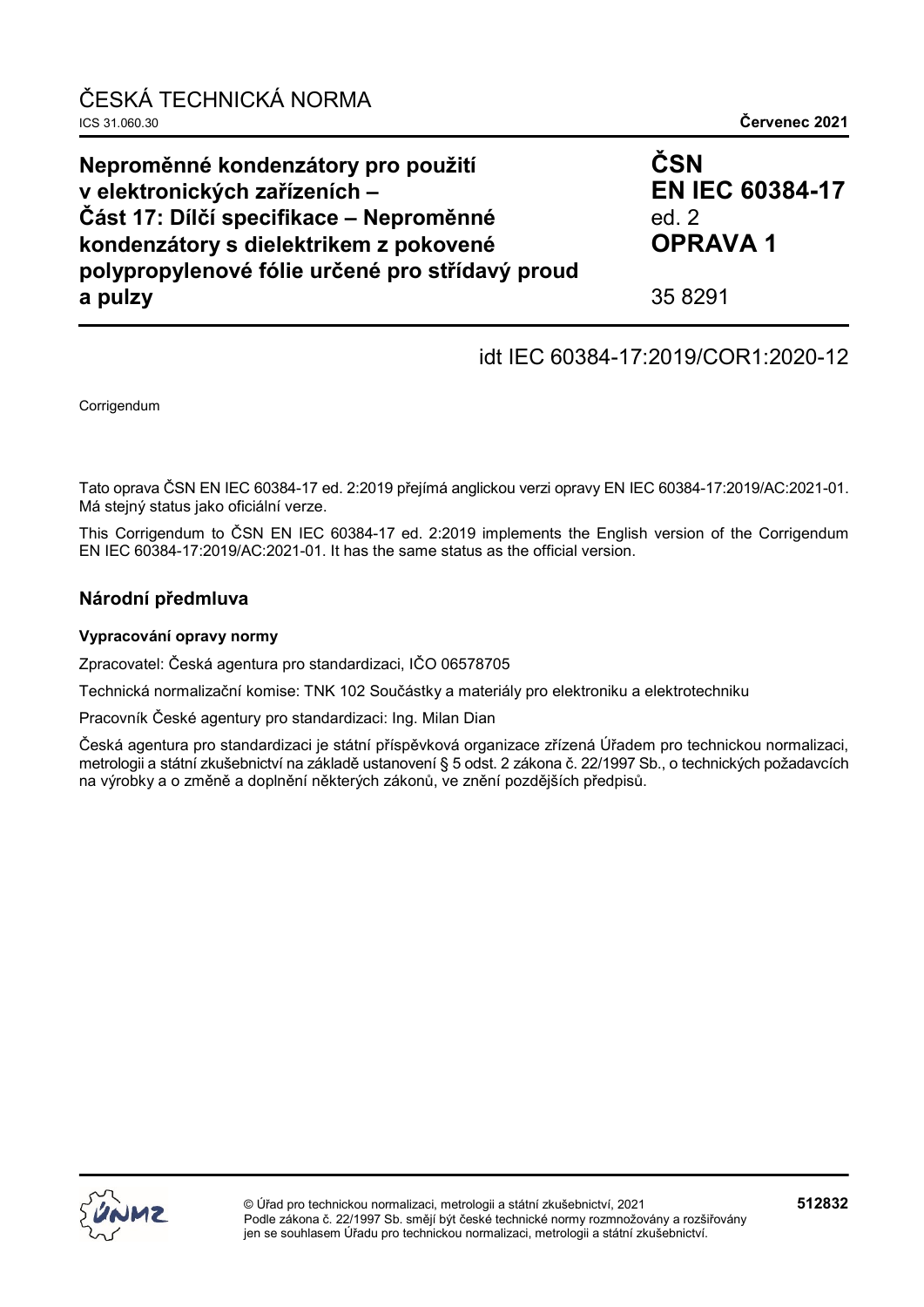ČSN EN IEC 60384-17 ed. 2/Opr. 1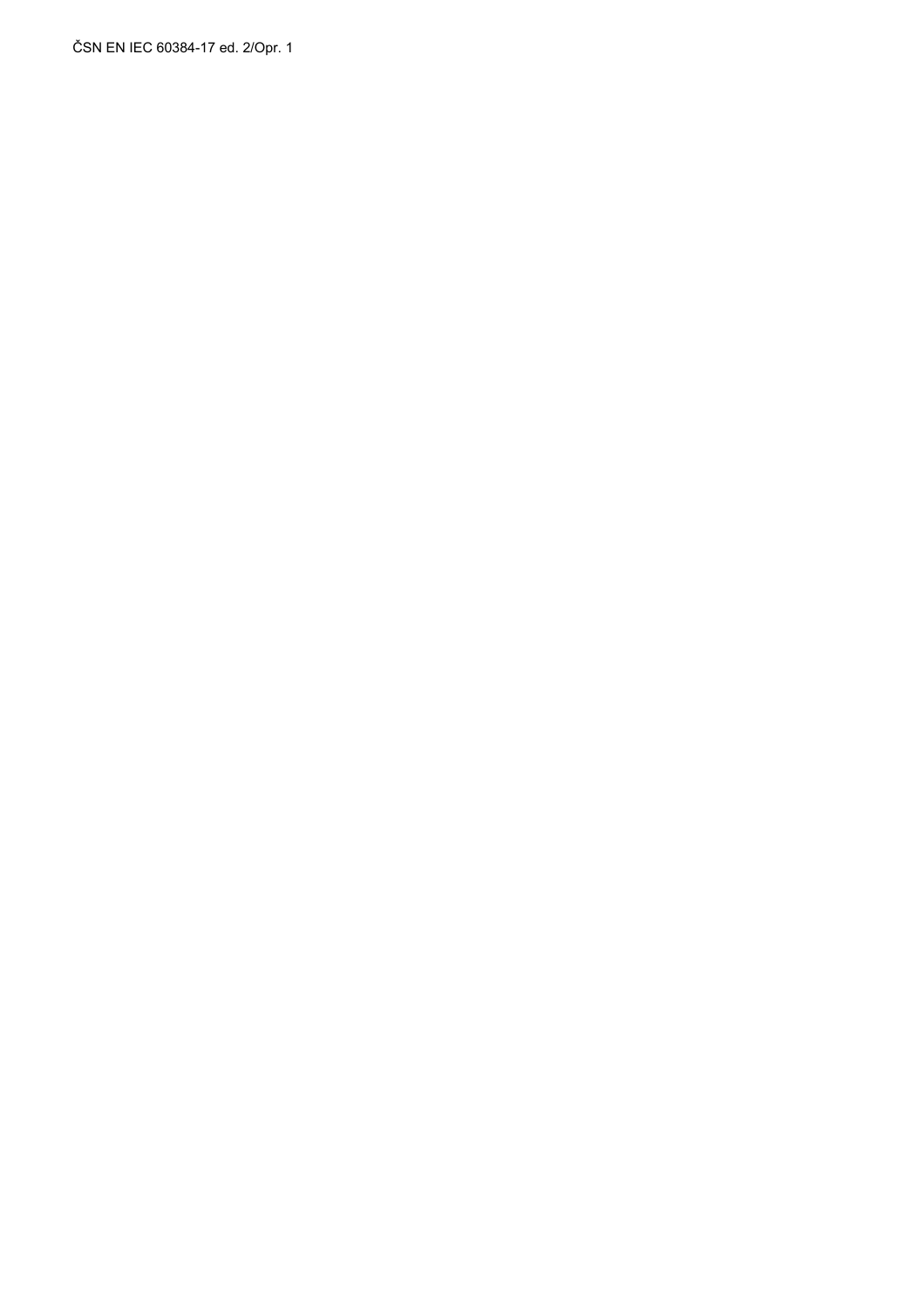# EUROPEAN STANDARD NORME EUROPÉENNE EUROPÄISCHE NORM

## **EN IEC 60384- 17:2019/AC:2021-01**

January 2021

ICS 31.060.30

English Version

## Fixed capacitors for use in electronic equipment - Part 17: Sectional specification - Fixed metallized polypropylene film dielectric AC and pulse capacitors (IEC 60384-17:2019/COR1:2020)

Condensateurs fixes utilisés dans les équipements électroniques - Partie 17: Spécification intermédiaire: Condensateurs fixes pour tension alternative et pour impulsions à diélectrique en film de polypropylène métallisé (IEC 60384-17:2019/COR1:2020)

Festkondensatoren zur Verwendung in Geräten der Elektronik - Teil 17: Rahmenspezifikation: Festkondensatoren mit metallisierter Polypropylen-Folie als Dielektrikum für Wechselspannungs- und Impulsbetrieb (IEC 60384-17:2019/COR1:2020)

This corrigendum becomes effective on 15 January 2021 for incorporation in the English language version of the EN.



European Committee for Electrotechnical Standardization Comité Européen de Normalisation Electrotechnique Europäisches Komitee für Elektrotechnische Normung

**CEN-CENELEC Management Centre: Rue de la Science 23, B-1040 Brussels**

© 2021 CENELEC All rights of exploitation in any form and by any means reserved worldwide for CENELEC Members.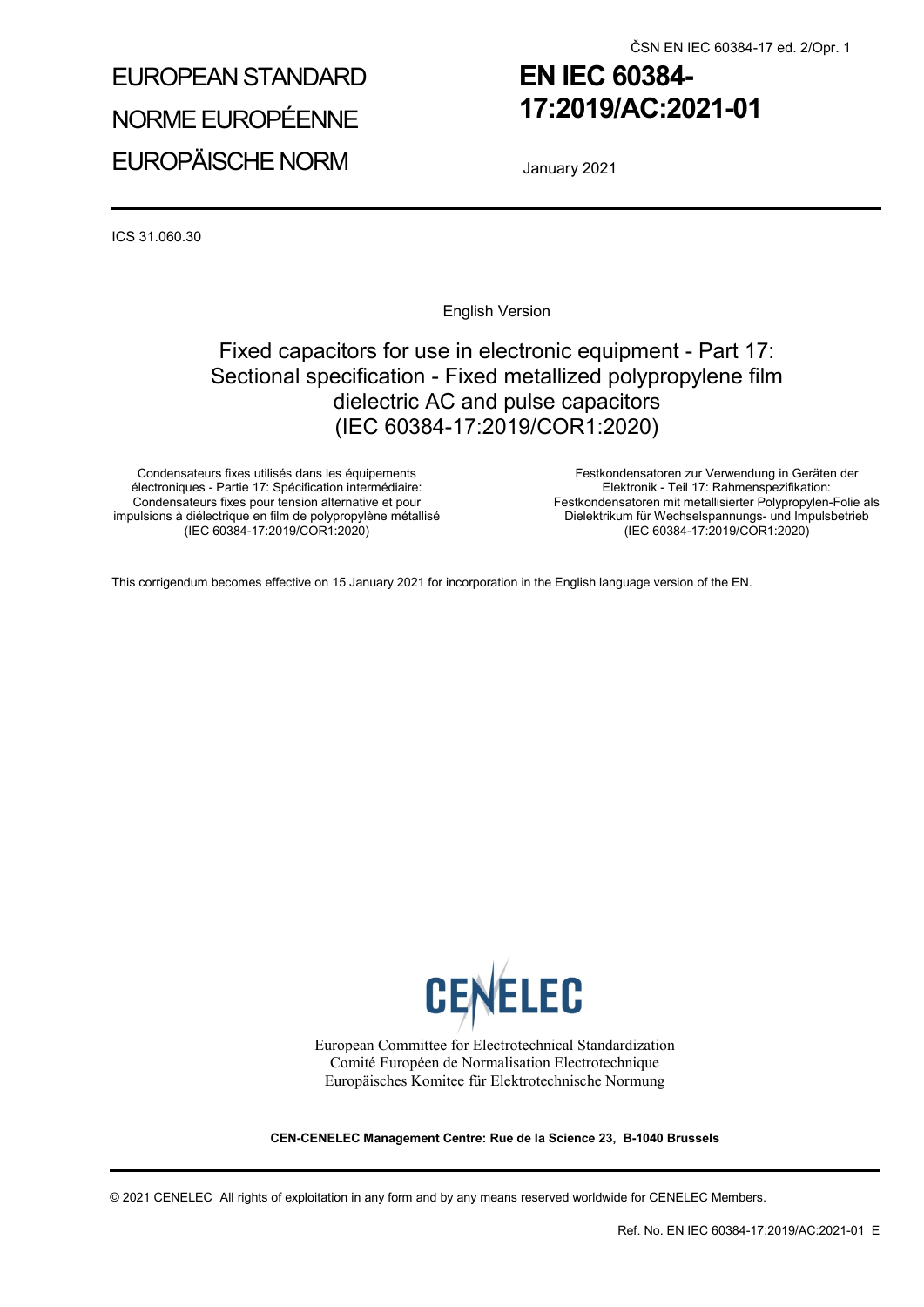EN IEC 60384-17:2019/AC:2021-01

ČSN EN IEC 60384-17 ed. 2/Opr. 1

#### **Endorsement notice**

The text of the corrigendum IEC 60384-17:2019/COR1:2020 was approved by CENELEC as EN IEC 60384-17:2019/AC:2021-01 without any modification.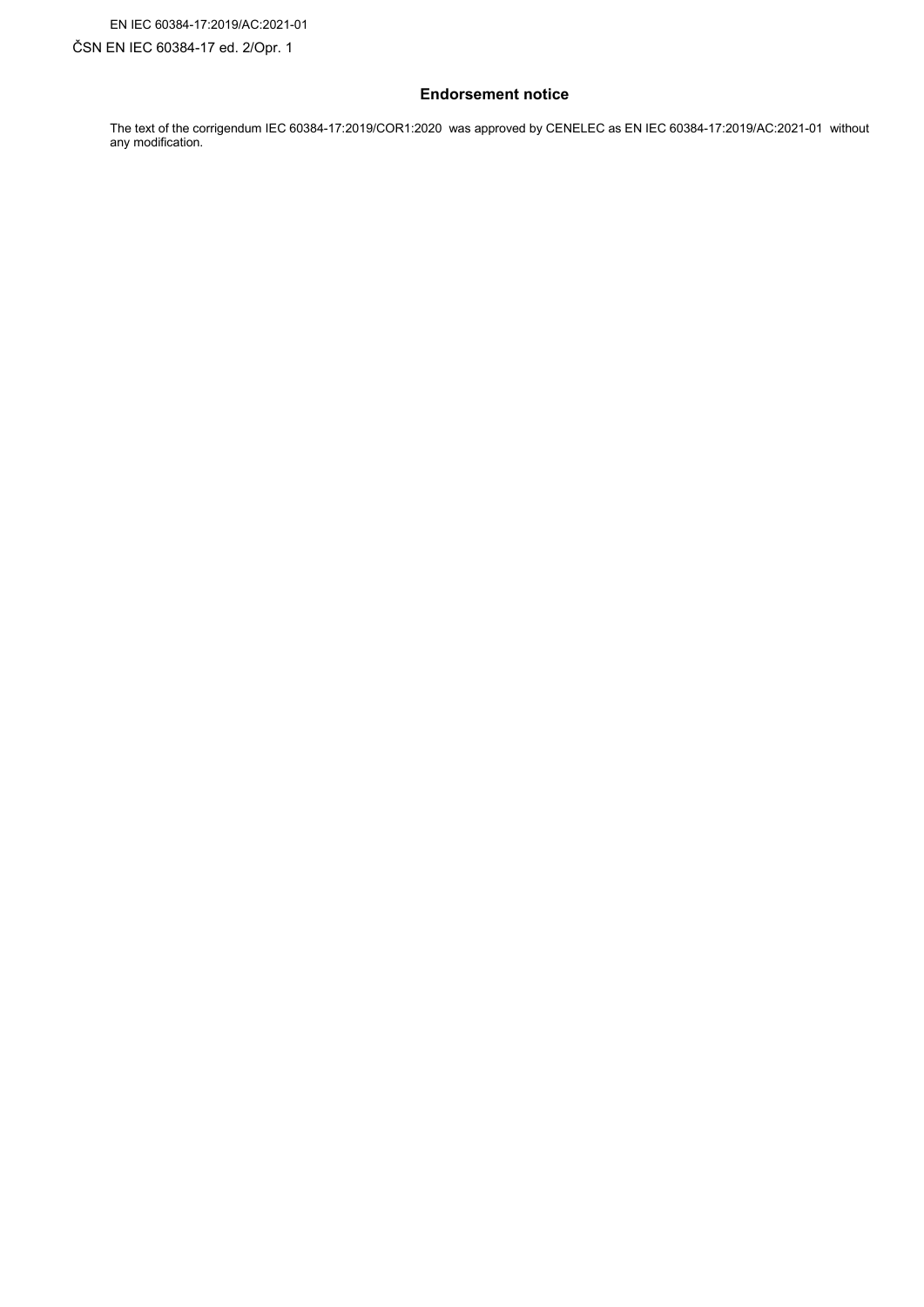## INTERNATIONAL ELECTROTECHNICAL COMMISSION COMMISSION ÉLECTROTECHNIQUE INTERNATIONALE

\_\_\_\_\_\_\_\_\_\_\_\_

**IEC 60384-17 Edition 3.0 2019-03** 

**FIXED CAPACITORS FOR USE IN ELECTRONIC EQUIPMENT –** 

**Part 17: Sectional specification – Fixed metallized polypropylene film dielectric AC and pulse capacitors** 

**IEC 60384-17 Édition 3.0 2019-03**

**CONDENSATEURS FIXES UTILISÉS DANS LES ÉQUIPEMENTS ÉLECTRONIQUES –** 

**Partie 17: Spécification intermédiaire – Condensateurs fixes pour tension alternative et pour impulsions à diélectrique en film de polypropylène métallisé**

### **C O RRI G E NDUM 1**

Corrections to the French version appear after the English text.

Les corrections applicables à la version française sont publiées après celles applicables à la version anglaise.

#### CONTENTS

*Add Subclause 4.16 Sealing (if required)* 

#### **Table 3 – Test and sampling plan for qualification approval, assessment level EZ** *Replace*

*Table 3 with the following new table:*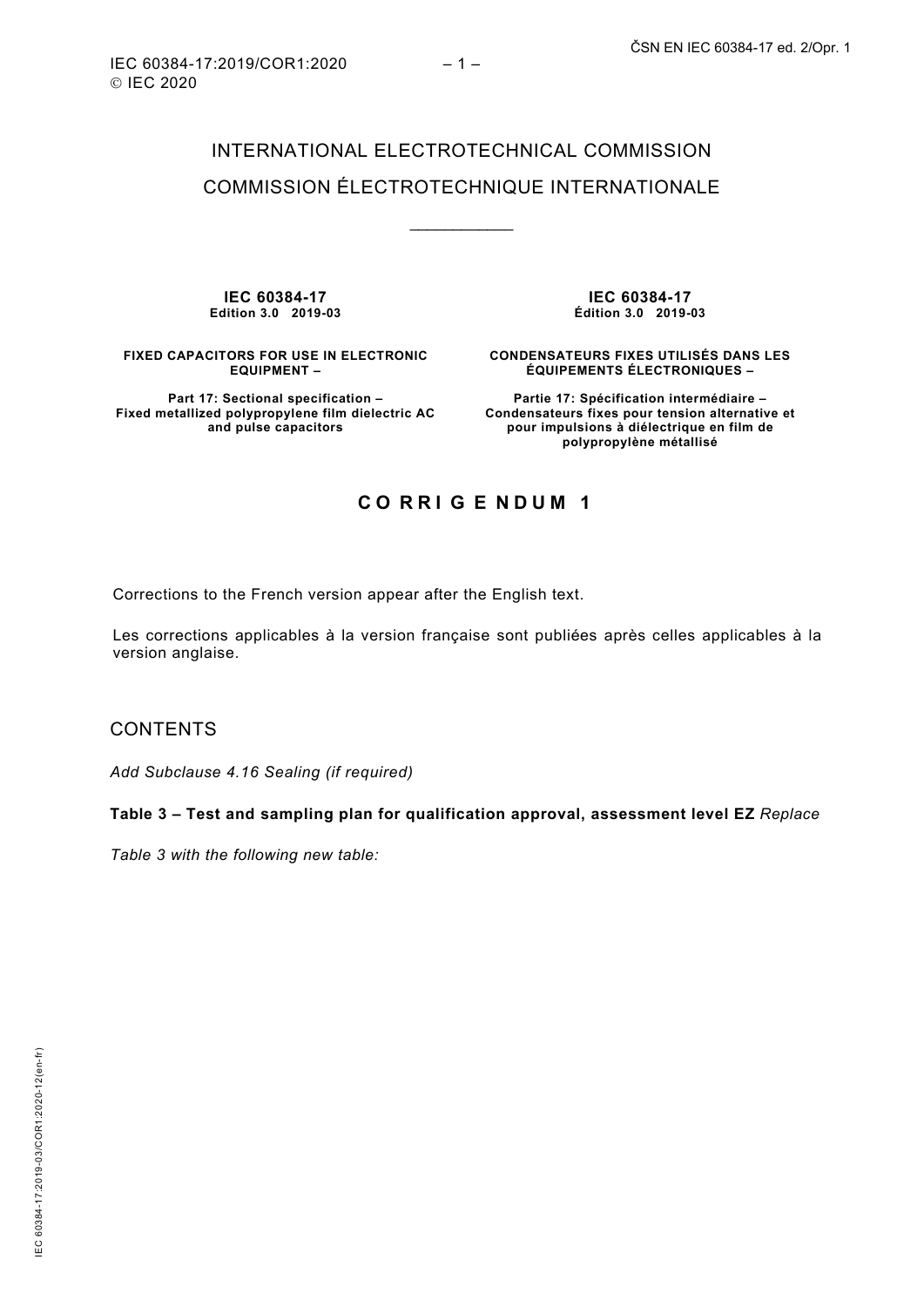|                                                          | Group<br>No. | <b>Test</b>                                                                                                                  | <b>Subclause</b>                        | Number of specimens $(n)$<br>and permissible number of non-conforming items<br>(c) |  |                                                         |           |                                             |           |   |
|----------------------------------------------------------|--------------|------------------------------------------------------------------------------------------------------------------------------|-----------------------------------------|------------------------------------------------------------------------------------|--|---------------------------------------------------------|-----------|---------------------------------------------|-----------|---|
|                                                          |              |                                                                                                                              |                                         | Per<br>valueb                                                                      |  | For four or less<br>values<br>to be tested <sup>b</sup> |           | For six values<br>to be tested <sup>b</sup> |           | c |
|                                                          |              |                                                                                                                              |                                         | $\boldsymbol{n}$                                                                   |  |                                                         | 4n        |                                             | 6n        |   |
| 0                                                        |              | Visual examination<br>Marking<br><b>Dimensions</b><br>Capacitance<br>Tangent of loss angle                                   | 4.1<br>1.6<br>4.1<br>4.2.2<br>4.2.3     | 29                                                                                 |  | 116                                                     |           | 174                                         |           |   |
|                                                          |              | Voltage proof<br>Insulation resistance<br>Inductance <sup>d</sup><br>Sealing <sup>d</sup>                                    | 4.2.1<br>4.2.4<br>4.2.5<br>4.16         | $(+5)^d$<br>$(+5)^d$                                                               |  | $(+20)^d$<br>$(+20)^d$                                  |           | $(+30)^d$<br>$(+30)^d$                      |           |   |
|                                                          |              | Spare specimens                                                                                                              |                                         | $\overline{2}$                                                                     |  |                                                         | 8         |                                             | 12        |   |
|                                                          | 1A           | Robustness of terminations<br>Resistance to soldering heat<br>Component solvent resistance d                                 | 4.3<br>4.4<br>4.14                      | 3                                                                                  |  | 12                                                      |           | 18                                          |           |   |
|                                                          | 1B           | Solderability<br>Solvent resistance of the marking<br>Rapid change of temperature<br>Vibration<br>Bump or shock <sup>a</sup> | 4.5<br>4.15<br>4.6<br>4.7<br>4.8 or 4.9 | 6                                                                                  |  | 24                                                      |           | 36                                          |           | 0 |
|                                                          | $\mathbf{1}$ | Climatic sequence                                                                                                            | 4.10                                    | 9                                                                                  |  | 36                                                      |           | 54                                          |           |   |
| $\overline{2}$                                           |              | Damp heat, steady state without<br>voltage                                                                                   | 4.11                                    | 5                                                                                  |  | 20                                                      |           | 30                                          |           |   |
|                                                          |              | Damp heat, steady state with<br>voltage <sup>d</sup>                                                                         |                                         | $(+5)^d$                                                                           |  | $(+20)^d$                                               |           | $(+30)^d$                                   |           |   |
| 3A                                                       |              | Endurance test at 50 Hz/60 HZ<br>alternating voltage                                                                         | 4.12.1                                  | 10                                                                                 |  |                                                         | 40        |                                             | 60        |   |
| 3B <sup>e</sup>                                          |              | Endurance test with sinusoidal<br>current or voltage d                                                                       | 4.12.2                                  | $(+5)^d$                                                                           |  | $(+20)^d$                                               |           | $(+30)^d$                                   |           |   |
| 3C <sup>e</sup>                                          |              | Pulse endurance test <sup>d</sup>                                                                                            | 4.12.3                                  | $(+5)^d$                                                                           |  |                                                         | $(+20)^d$ |                                             | $(+30)^d$ |   |
| 4                                                        |              | Characteristics depending on                                                                                                 | 4.2.6                                   | $(+5)^d$                                                                           |  |                                                         | $(+20)^d$ |                                             | $(+30)^d$ |   |
|                                                          |              | temperature <sup>d</sup><br>Charge and discharge c                                                                           | 4.13                                    | $5^{\rm c}$                                                                        |  | 20 <sup>c</sup>                                         |           | 30 <sup>c</sup>                             |           |   |
| $\mathsf{a}$<br>As required in the detail specification. |              |                                                                                                                              |                                         |                                                                                    |  |                                                         |           |                                             |           |   |
| b<br>Capacitance-voltage combinations, see 3.4.2.        |              |                                                                                                                              |                                         |                                                                                    |  |                                                         |           |                                             |           |   |
| с<br>Not required when pulse endurance test is required. |              |                                                                                                                              |                                         |                                                                                    |  |                                                         |           |                                             |           |   |

 $\vert$ <sup>d</sup> If required in the detail specification.

*Add Subclause 4.16 as follows:*

#### **4.16 Sealing (if required)**

See IEC 60384-1:2016, 4.20.

#### **A.1 General**

*In the first line, replace* "2.1.2" *by* "2.1"*.*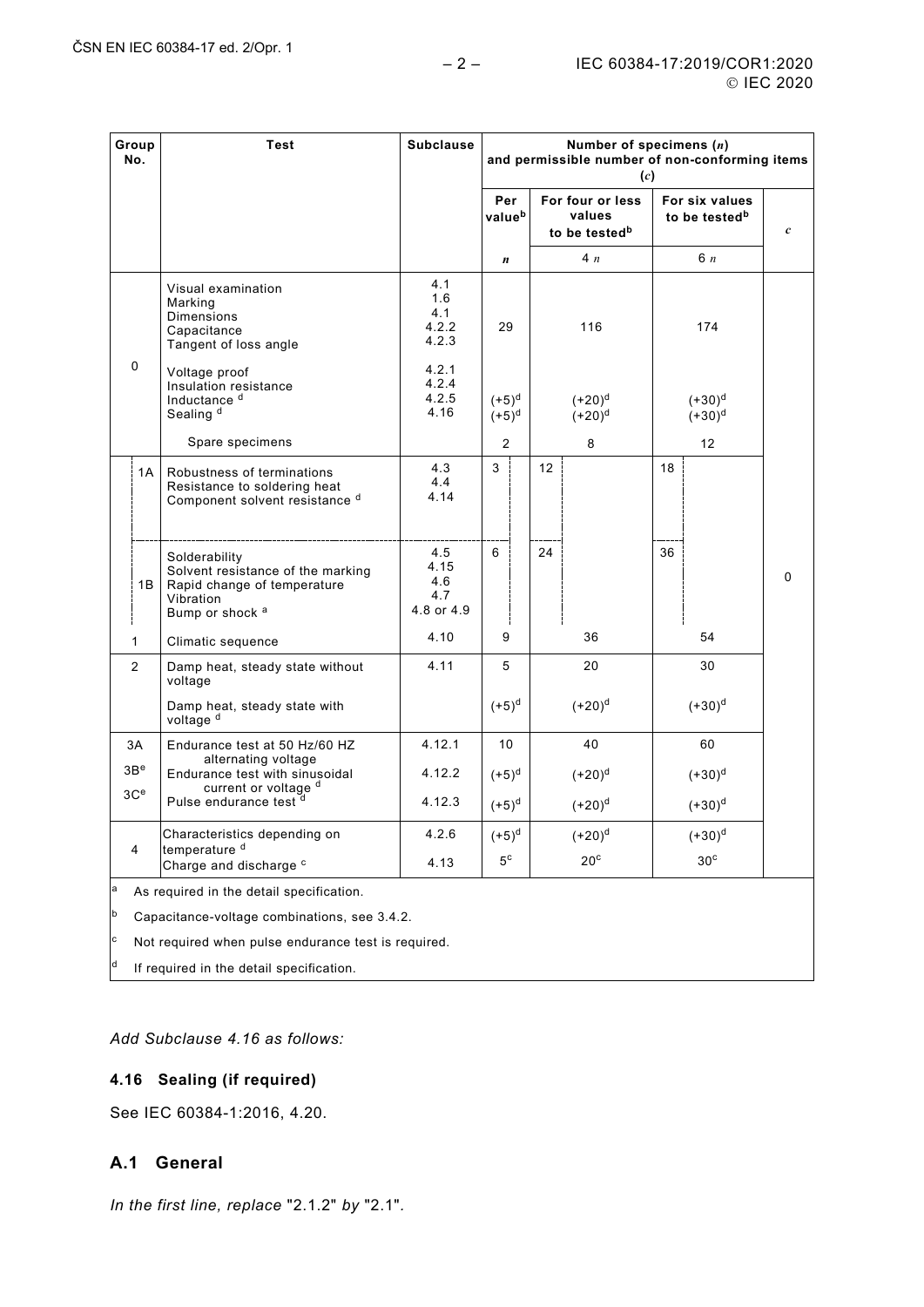#### **A.2 Humidity robustness grades**

#### **Grade (I) robustness under humidity**

*Replace the 1st paragraph with the following text:*

An additional sample shall be tested with rated AC voltage applied. See 2.1 and 4.11.3, b).

#### **Grade (II) robustness under high humidity**

*Replace the 1st paragraph with the following text:*

An additional sample shall be tested with rated AC voltage applied. See 2.1 and 4.11.3, b).

#### **Grade (III) high robustness under high humidity**

*Replace the 1st paragraph with the following text:*

An additional sample shall be tested with rated AC voltage applied. See 2.1 and 4.11.3, b).